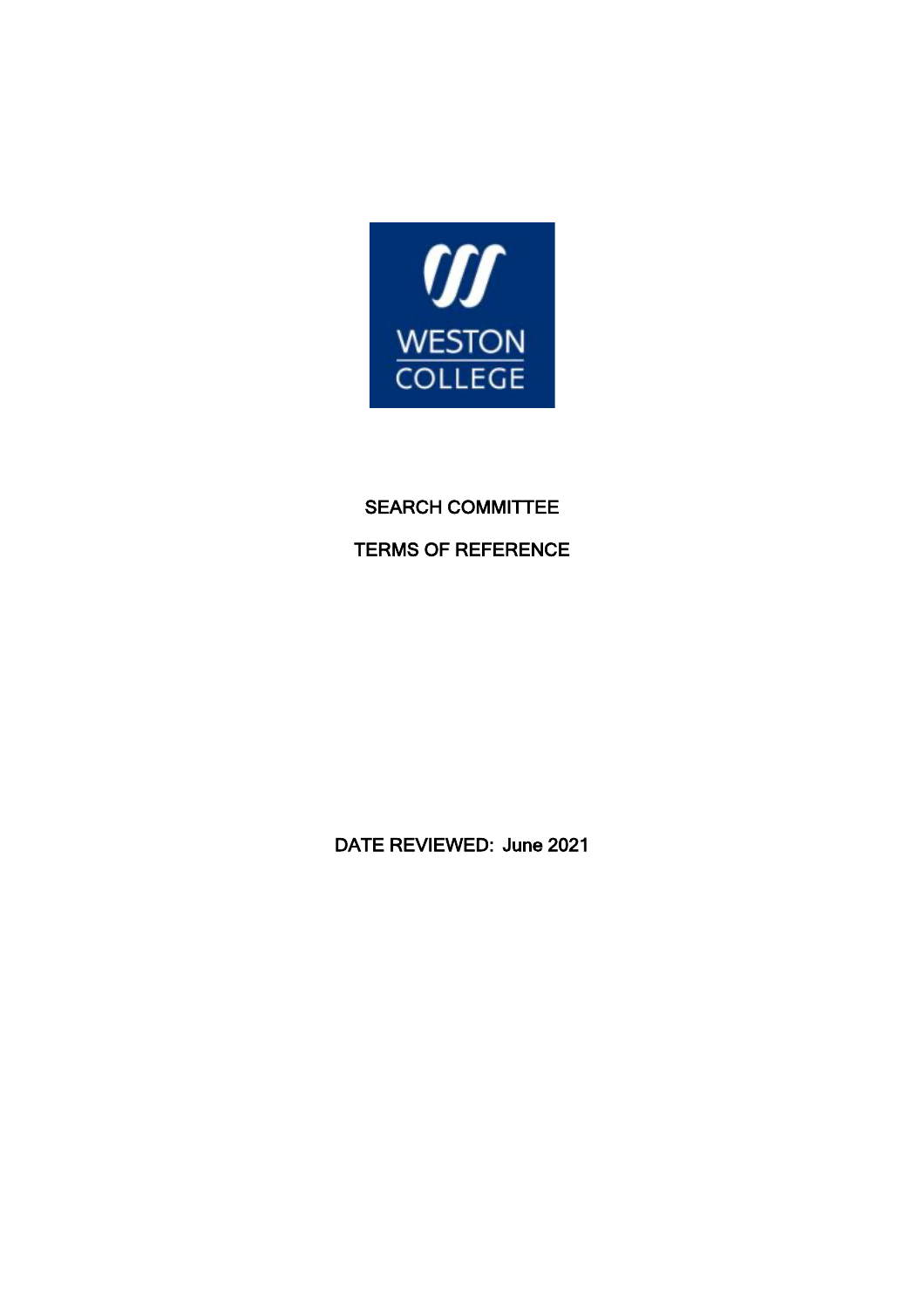

## WESTON COLLEGE CORPORATION

#### SEARCH COMMITTEE

## TERMS OF REFERENCE

#### 1. AUTHORITY:

1.1 This is a statutory committee required by Article 5 of the Instrument & Articles of Government (revised January 2008):

#### Article 5:

- (5.1) The Corporation shall establish a Committee, to be known as the 'Search Committee', to advise on:-
	- (a) The appointment of members (other than as a parent, staff or student member); and
	- (b) Such other matters relating to membership and appointments as the Corporation may require.
- (5.2) The Corporation shall not appoint any person as a member (other than as a parent, staff or student member) without seeking the advice of the Search Committee.
- (5.3) The Corporation may make rules specifying the way in which the Search Committee is to be conducted and a copy of these, together with the Search Committee's Terms of Reference and its advice to the Corporation, other than any advice which the Corporation is satisfied should be dealt with on a confidential basis, shall be published on the College website and made available at the College during normal office hours.

### 2. DELEGATED AUTHORITY

- 2.1 The Committee shall have the power to employ the services of such external advisors as they deem necessary to fulfil their responsibilities up to a value of £1000 per annum, without further authorisation by the Finance Committee or Corporation.
- 2.2 The Committee shall have the power to advertise in the press and/ or on the College website to identify persons wishing to serve as Corporation members.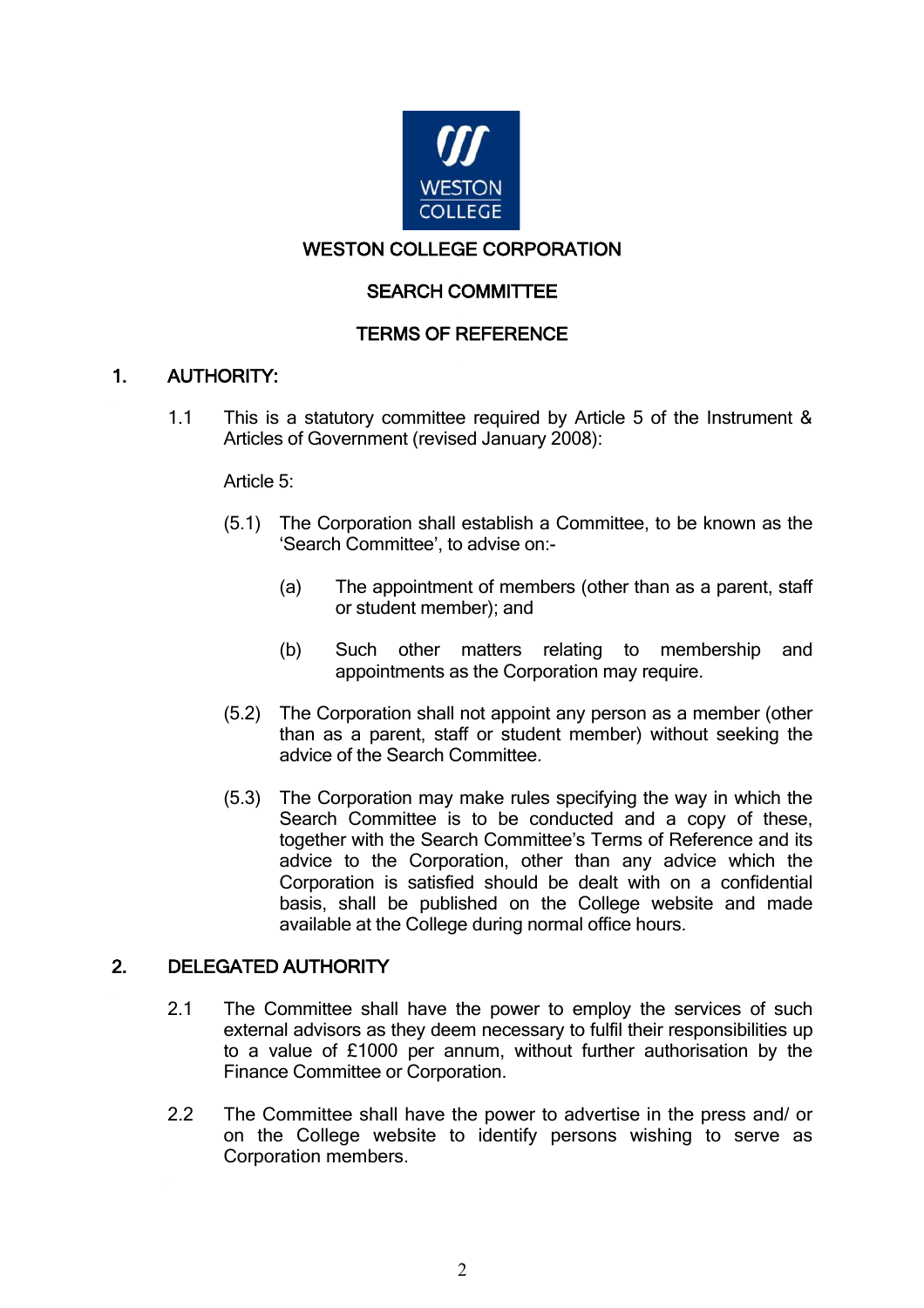### 3. MEMBERSHIP

3.1 The Committee shall comprise up to five members.

Please see separate schedule for current membership details.

## 4. QUORUM

4.1 The quorum for each meeting shall be three members, two of whom must be Governors external to the College.

## 5. MEETING CYCLE

5.1 As required with at least one meeting per annum.

#### 6. DECLARATIONS OF INTEREST

6.1 Standing Orders relating to disclosure of interest apply to Committee meetings in the same way as they apply to Corporation meetings.

## 7. TERMS OF REFERENCE

The Committee shall be responsible for:

- 7.1 Considering and making recommendations to the Corporation on the composition of the Corporation.
- 7.2 Approving the election/re-election process for Corporate Chair and Vice Chair(s) of Corporation.
- 7.3 Approving appropriate Governors' appointment and re-appointment processes.
- 7.4 Recommending the appointment and re-appointment of members of the Corporation.
- 7.5 The nomination/recommendation of members of the Corporation and external members to Committees of the Corporation (after consultation with the relevant Chair).
- 7.6 The appointment of Chair to the Audit, Finance, Curriculum and Remuneration Committees.
- 7.7 Undertaking a regular review of Governor attendance.
- 7.8 Undertaking an annual review of the personal contribution of each governor against the skills audit to ensure that the needs of each Committee are met.
- 7.9 Undertaking an annual review of Governor induction and training.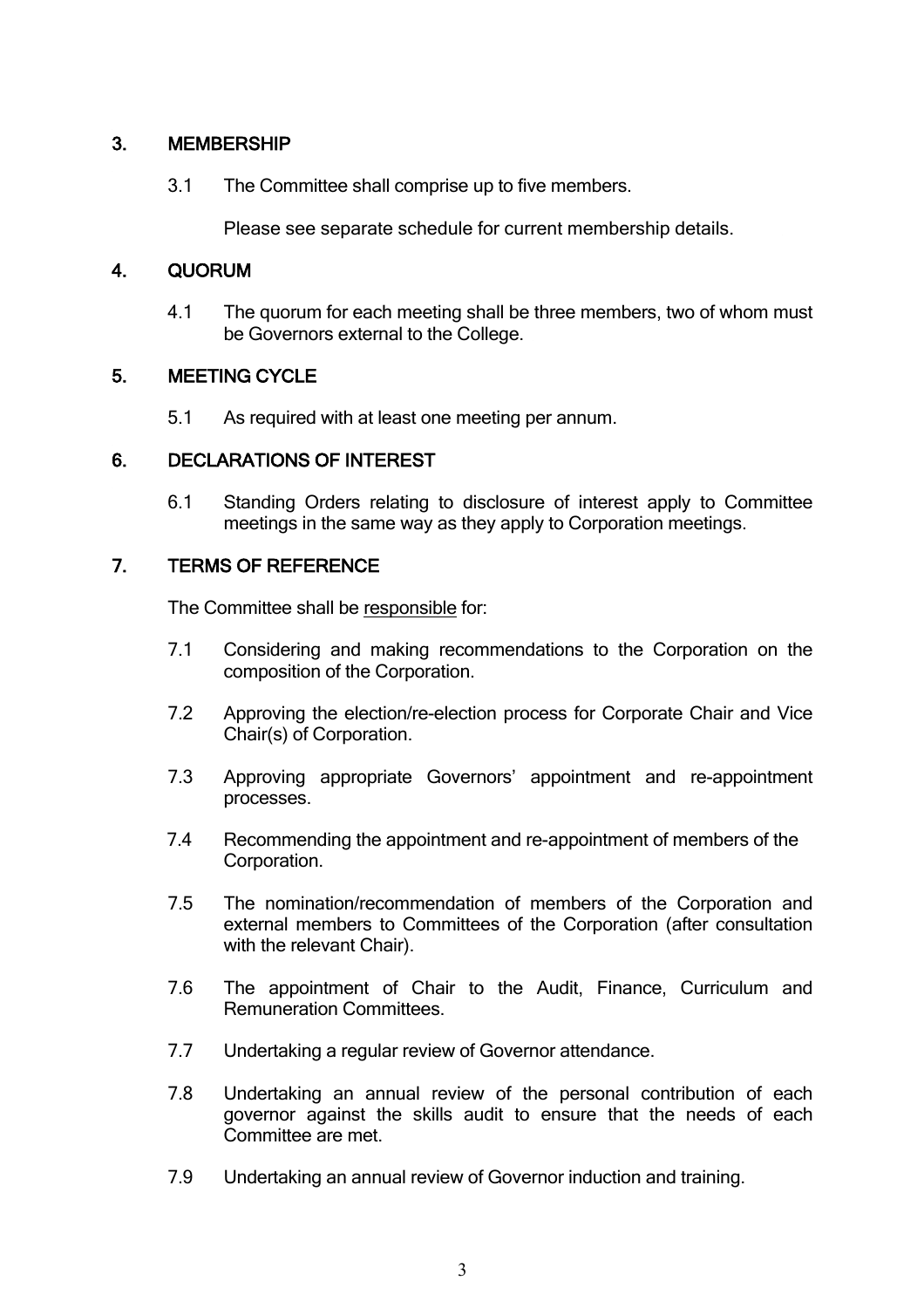The Search Committee shall consider and advise the Board on:

- 7.10 The determination of the arrangements for the induction of new Governors and the training of all Governors in liaison with the Clerk.
- 7.11 Such matters relating to membership and appointments as the Corporation may remit to the Committee.

#### 8. ADDITIONAL INFORMATION

8.1 The Search Committee shall have regard to the skills and experience of Corporation members as recorded in the appropriate skills and experience audit register when reviewing the composition of the Corporation and the filling of any vacancies.

#### These revised Terms of Reference were approved by the Corporation on 8<sup>th</sup> July 2021